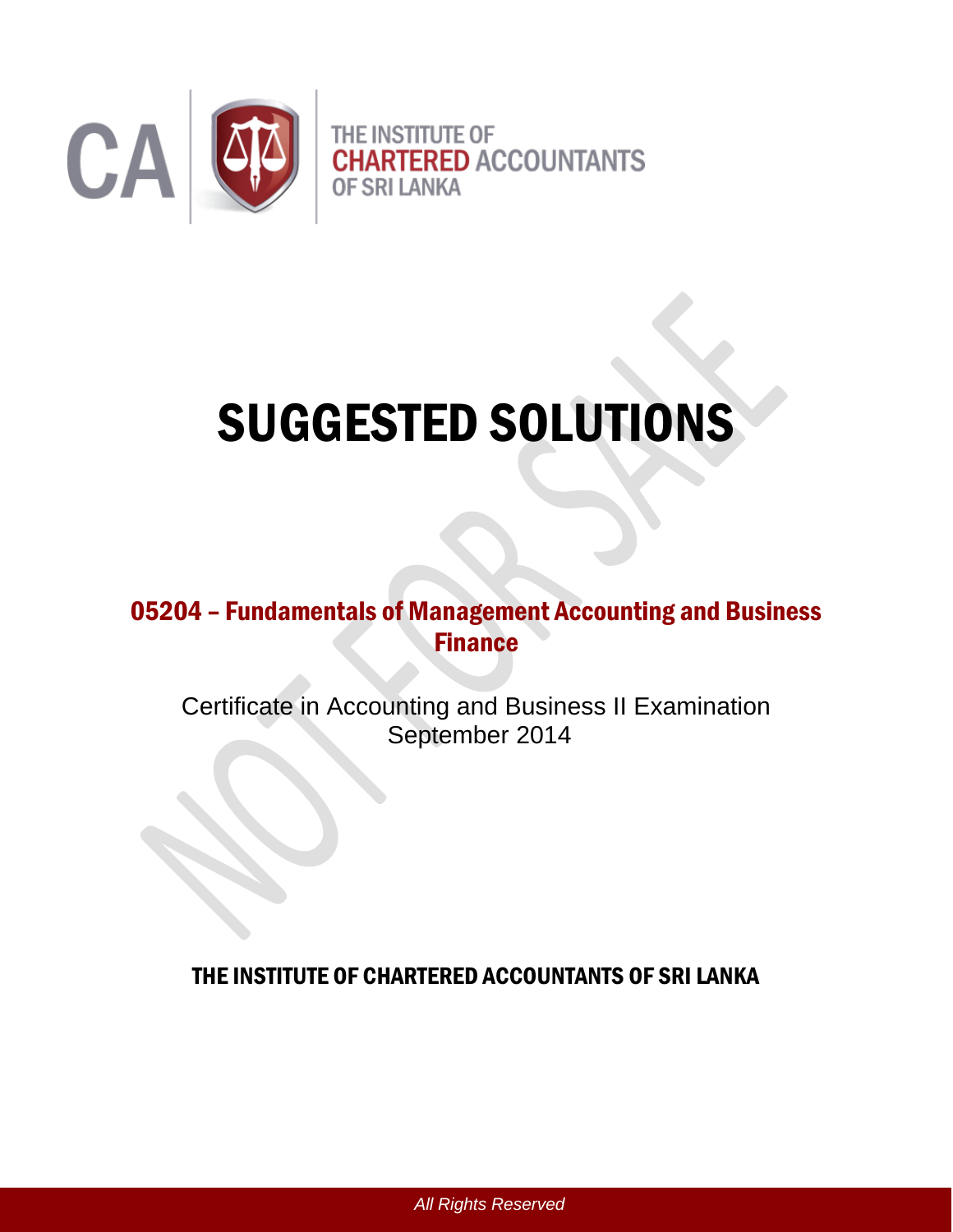# (a) **Month of October**

| K      | T      |       |
|--------|--------|-------|
| 205    | 235    |       |
| 2      |        |       |
| 102.50 | 235.00 |       |
| 2      |        |       |
|        |        |       |
| 1,125  | 2,250  |       |
| 2,250  | 2,250  | 4,500 |
|        |        |       |
|        |        |       |

# **Month of November**

|                                | Κ              | Т              |       |
|--------------------------------|----------------|----------------|-------|
| Contribution per unit (Rs.)    | 205            | 235            |       |
| Utilisation of Y (kg)          | $\overline{2}$ | 4              |       |
| Contribution per kg of Y (Rs.) | 102.50         | 58.75          |       |
|                                |                |                |       |
| Preference                     |                | $\overline{2}$ |       |
|                                |                |                |       |
| Product mix                    | 2,000          | 1,250          |       |
| Utilisation of Y               | 4,000          | 5,000          | 9,000 |
|                                |                |                |       |

| (b) | Shortage of supply in November (T)             | 1,000   |
|-----|------------------------------------------------|---------|
|     | Loss of contribution $(235 * 1,000)$ (Rs.)     | 235,000 |
|     | Maximum amount afforded for warehousing (Rs.)  | 235,000 |
|     |                                                |         |
|     | Alternatively,                                 |         |
|     | Contribution per material Y Kg. $(235/4)$      | 58.75   |
|     | Material Y to be stored $(kg)$                 | 4,000   |
|     | Additional contribution (maximum amount) (Rs.) | 235,000 |
|     |                                                |         |

# (c) For the month of December: Assume - Number of units of K as k, and of T as t

| LP Model and extreme points are as follows         |             |                |
|----------------------------------------------------|-------------|----------------|
| Maximise: $205k + 235t$ subject to                 | $k=0$ ; t=? | $t=0$ ; $k=$ ? |
| DM X (X): $2k + t \le 4,500$                       | 4,500       | 2,250          |
| DM Y (Y): $2k + 4t \le 9,000$ ; $k + 2t \le 4,500$ | 2,250       | 4,500          |
| Skilled Labour (L): $2k + 1.5t \le 6,000$          | 4,000       | 3,000          |
| Machine Time (M): $3.5k + 4.5t \le 15,750$         | 3,500       | 4,500          |
| Demand and non negativity                          |             |                |
| $0 \le k \le 2,000$                                |             |                |
| $0 \le t \le 2,250$                                |             |                |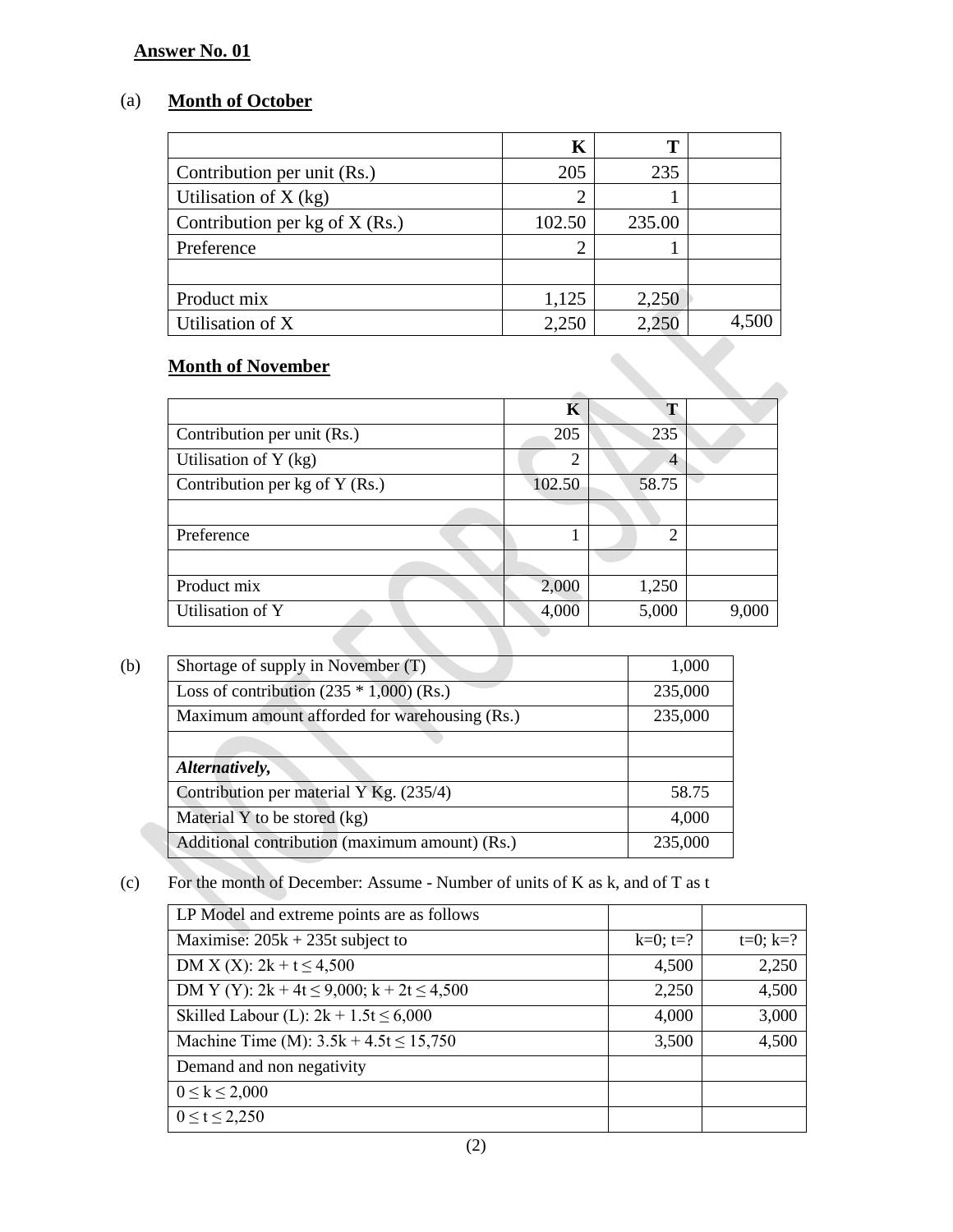

| Feasible area is OABCD  |          |        |        |
|-------------------------|----------|--------|--------|
| Corner point evaluation | 20.5k    | 235t   | Total  |
| A $(k=2000; t=0)$       | 410000   |        | 410000 |
| B (k=2000; t=500)       | 410000   | 117500 | 527500 |
| C (k=1500; t=1500)      | 307500   | 352500 | 660000 |
| D (k= 0; t= 2250)       | $\theta$ | 528750 | 528750 |

Optimum product mix (C) - 1,500 units each of K and T.

(d) **Binding resources** - are the resources which restrict the product mix from moving beyond the optimum mix. At the optimum point these resources are fully utilised and no more available.

In the above solution, materials X and Y are the binding resources (constraints intersecting at the optimum point)

**Shadow price** - is the additional contribution that would be earned from one extra unit of a scarce resource (binding resource).

In the above solution, the shadow price of material X would be the additional contribution that would be made through a modified solution if one more unit of material X is made available; so is Y.

(e) Resource requirement

|                                             | $1,500$ of K | $1,500$ of T | <b>Total</b> |
|---------------------------------------------|--------------|--------------|--------------|
| Material X (binding - full quantity) $(kg)$ |              |              | 4,500        |
| Material Y (binding - full quantity) (kg)   |              |              | 9,000        |
| Skilled labour (hours)                      | 3,000        | 2,250        | 5,250        |
| Machine Time (hours)                        | 5,250        | 6,750        | 12,000       |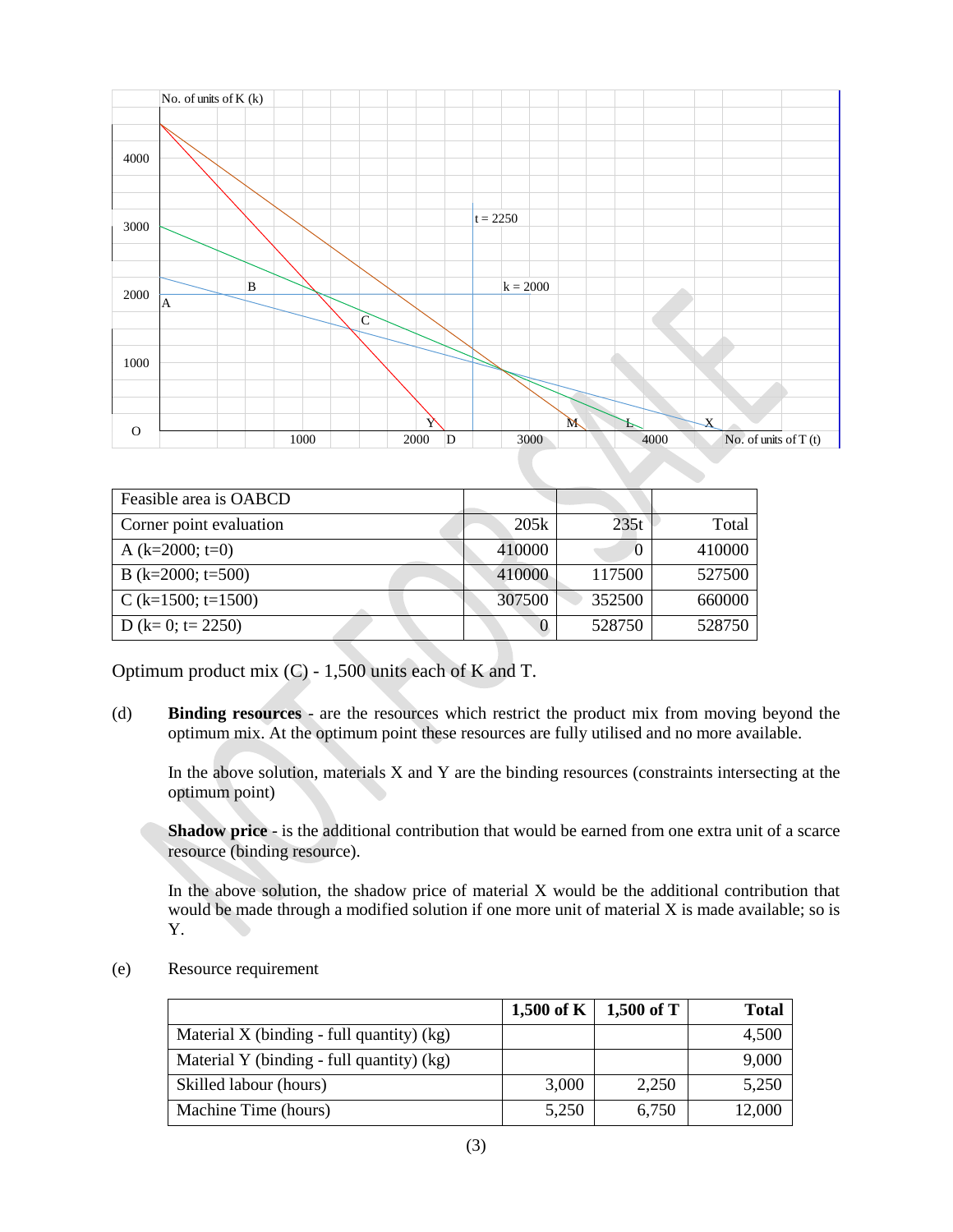# **Examiners' Comment**

Though the average marks scored for this question is fair, the candidates' performance was very variable.

This is a five part question which tests the candidates' ability to allocate limited resources under demand constraints and maximise profitability.

In part (a) candidates were required to determine the optimum product mix under one resource constraint. Part (b) required them to calculate the maximum expenditure that could be incurred in respect of a limited resource. Part (c) asked them to determine the optimum product mix in a two limited resources and demand constraint scenario, using the graphical linear programming method. Part (d) requireed them to explain the concepts of binding resources and shadow price and part (e) asked them to calculate the resource requirements at the optimum solution (in part (c)).

- Part (a) Many candidates did well, as expected, however, a number of them failed to appreciate that contribution per limiting factor as the criteria that should be used in determining the ranking for resource utilisation. Various other criteria such as net profit per limiting factor, P/V ratio, contribution to sales were used indicating poor grasp of the fundamental concepts.
- Part (b) A number of candidates failed to recognise that the loss of contribution due to unfulfilled demand of T (1,000 units) could be paid for outsourcing the warehouse and fixed cost is irrelevant for this decision.
- Part (c) Many candidates were able to draw up the objective function and some constraints correctly, but some failed to give the demand constraints and non-negativity constraints. Some had failed to identify the corner points correctly. There were candidates who had incorrectly formulated the objective function as cost minimisation.
- Part (d) This part was done poorly, possibly due to candidates being unfamiliar with the terms 'binding resources' and 'shadow prices'.
- Part (e) The resource requirement needed was for the optimum solution, and some candidates had failed to recognise this. Many had confined the resource requirement calculations to materials X and Y only and omitted skilled labour and machine time requirements.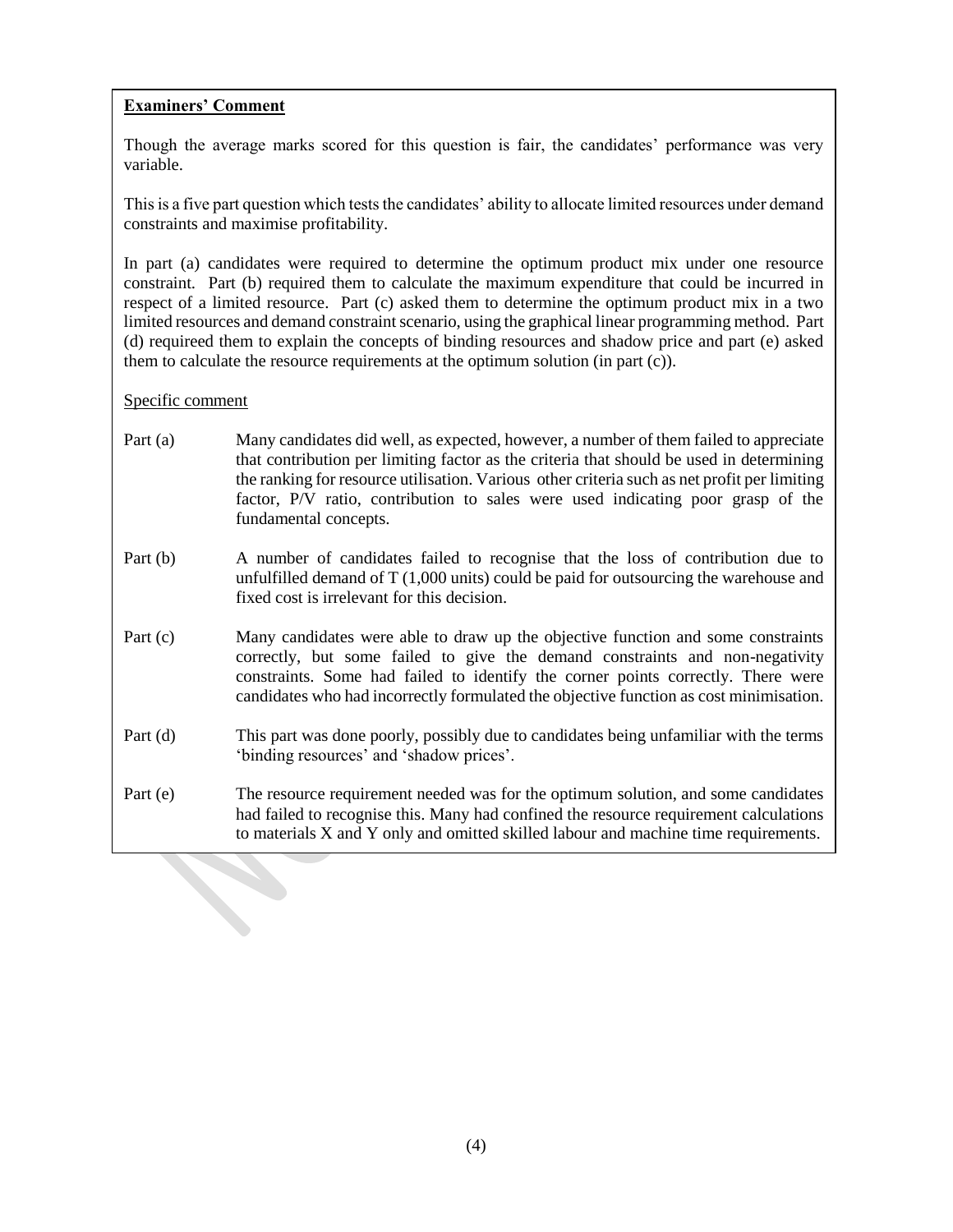- (a) (i) Financing decisions Financial Management (FM) should find sources to finance a company's short term and long term capital requirments at the most convenient and economic rates. Under this, FM will ascertain the working capital requirements (cash management), long term capital requirements, methods of financing those requirements etc.
	- Investing decisions Financial Management should decide which profitable long term and short-term investments should be selected by the entity. This involves finding new projects, evaluating the financial viability of them, selecting most advantageous projects, implementation of project etc.
	- Dividend decisions After generating returns to the entity from the above, then, thirdly FM should decide how much from the return should be distributed as dividends among the owners/shareholders of the company, taking careful consideration of tax position, cash availability (liquidity), future requirements etc.
	- (ii) Impact on the existing capital structure of the company (cost of capital). In other words current debt equity ratio.
		- Impact on the **risk expectation** of the shareholders. Debt capital should be settled on time and always increase the risk of the company.
		- **Current and future interest rates**. If the interest rates are high, cost of capital will increase and thereby profitability will be affected. When future interest rates are likely to be increased it should be considered when evaluating the project's vaibility.
			- **Income taxes affecting the business**. Interest is tax deductible and hence the real cost of debt will be after tax interest.

**Present profitability of the business.** If the company makes profits then it can enjoy the tax benefit of interest.

- Terms and conditions of the lender - interest rate, repayment period, security requirements etc.

| (b) | Dividend growth model = $D1/(r-g)$<br>(i) |                |
|-----|-------------------------------------------|----------------|
|     | Next 3 years $(12*60%) =$                 | 7.20 per share |
|     | After $3 \text{ years} =$                 | 10% growth     |
|     | Discounting rate                          | 15%            |
|     | 1-3 year DR                               | 2.283          |
|     | DR at 3 <sup>rd</sup> year                | 0.658          |

Value per share =  $7.2*2.283 + ((7.2*1.1)/(15\% \cdot 10\%)) * 0.658$  $=$  Rs. 120.66 per share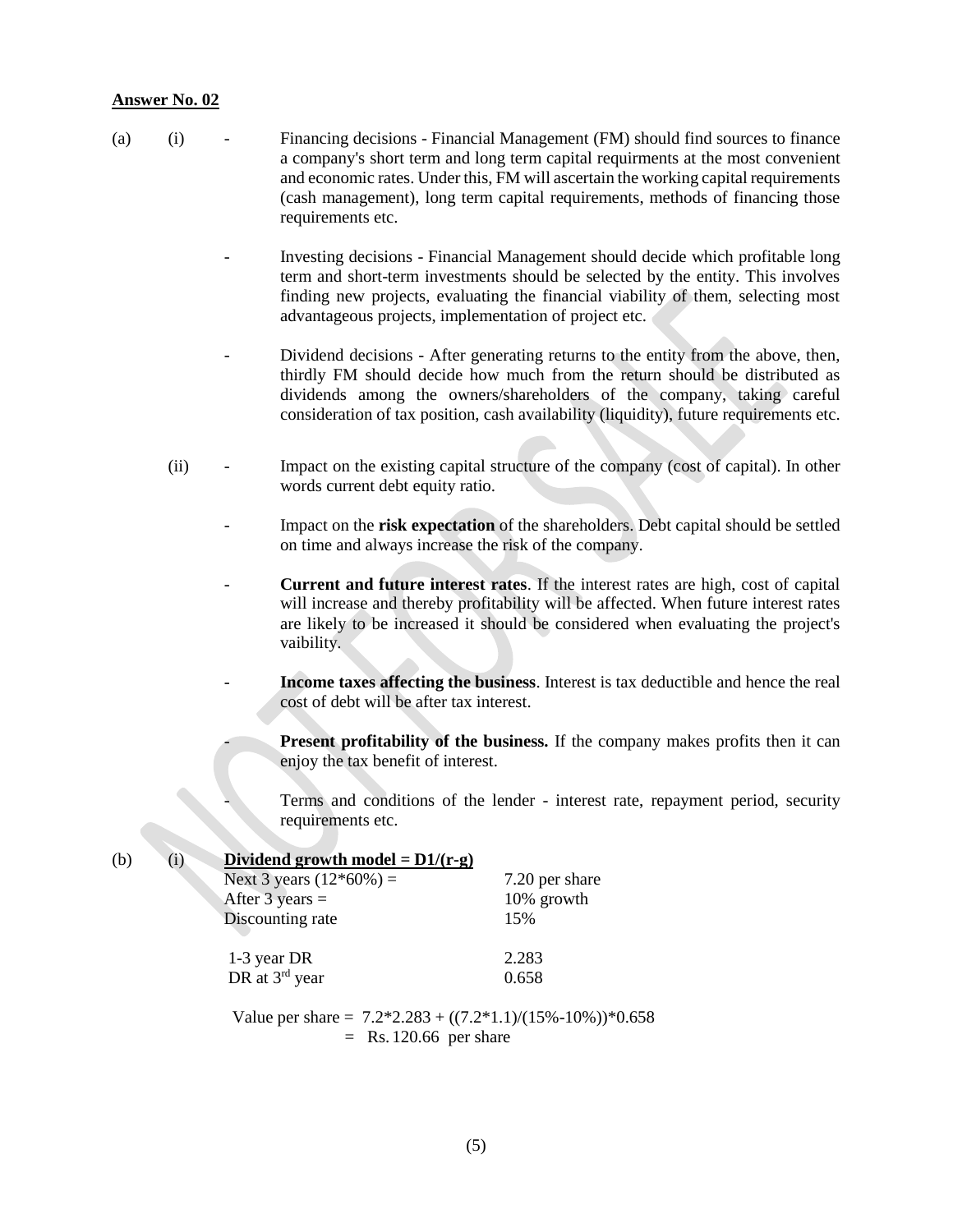#### **Free cash flow method**

| Next 3 years $(12*70%) =$<br>After 3 years $=$<br>Discounting rate $=$ | 8.40 per share<br>10% growth<br>15% |
|------------------------------------------------------------------------|-------------------------------------|
| 1-3 year DR                                                            | 2.283                               |
| DR at 3 <sup>rd</sup> year                                             | 0.658                               |

Value per share =  $8.40*2.283 + ((8.40*1.1)/(15\% \cdot 10\%))*0.658$ 

 $=$  Rs. 140.78 per share

#### **Alternatively;**

 $= (120.66/60\%)*70\%$  $=$  Rs. 140.77 per share

| Net asset value method                        |                      |
|-----------------------------------------------|----------------------|
|                                               | <b>Rs.</b> (million) |
| Stated capital                                | 100.00               |
| Revenue reserves                              | 20.00                |
| Shareholders' funds                           | 120.00               |
| Value per share $(120 \text{mn}/1 \text{mn})$ | Rs. 120.00 per share |
| <b>P/E</b> Method                             |                      |
| <b>Current EPS</b>                            | 12.00                |
| $P/E$ ratio                                   | 15 times             |
| Discounted $P/E(50%)$                         | 7.5 times            |

Value per share  $12*7.5$  Rs. 90 per share

(ii) Share prices calculated based on all given methods are below the offered price of Rs. 200 (i.e. 110 million divided by [1 million\*55%]). Therefore Rs. 110 is not a reasonable offer for GPL.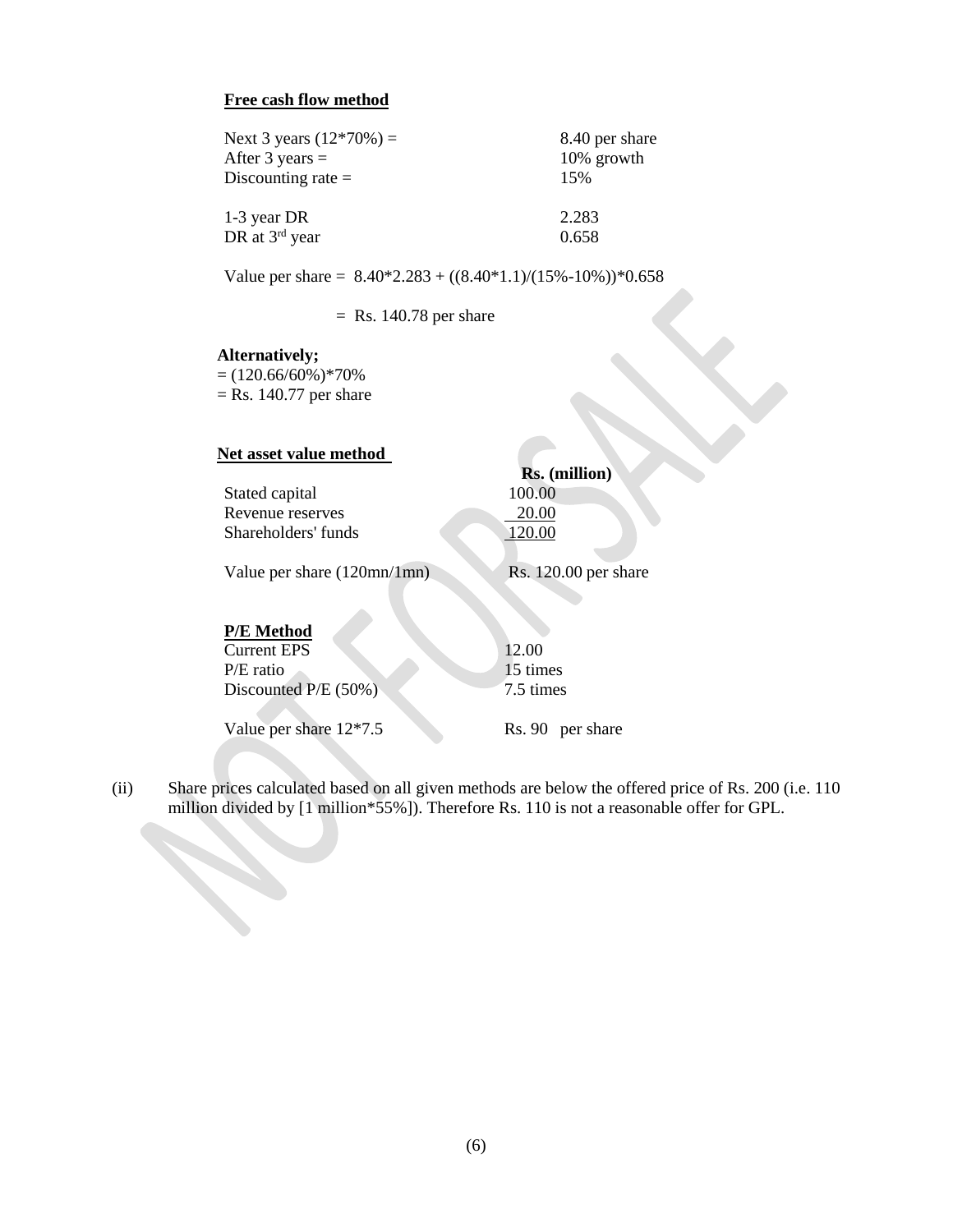# **Examiners' comment**

This question had low average marks in the paper. A fair number of candidates had not attempted the question.

Part (a) (i) tests candidates knowledge of functions of financial management.

Part (a) (ii), the impact on going for debt capital.

Part (b) tests the knowledge of various methods of share valuation.

- Part (a) (i) The question requireed candidates to describe the functions of financial management in a limited liability company. Instead, many had described the features/operations of a limited liability company.
- Part (a) (ii) Many were able to state the impact of debt capital correctly.
- Part (b) (i) Many candidates answered the valuation based on P/E and net asset methods satisfactorily but failed to do so in respect of dividend model and free cash flow method, due to their lack of knowledge of application of these methods.
- Part (b) (ii) Many failed to recognise that Rs. 110 million is for only 55% of shareholding and thus the offer price per share is Rs. 200 and not Rs. 110.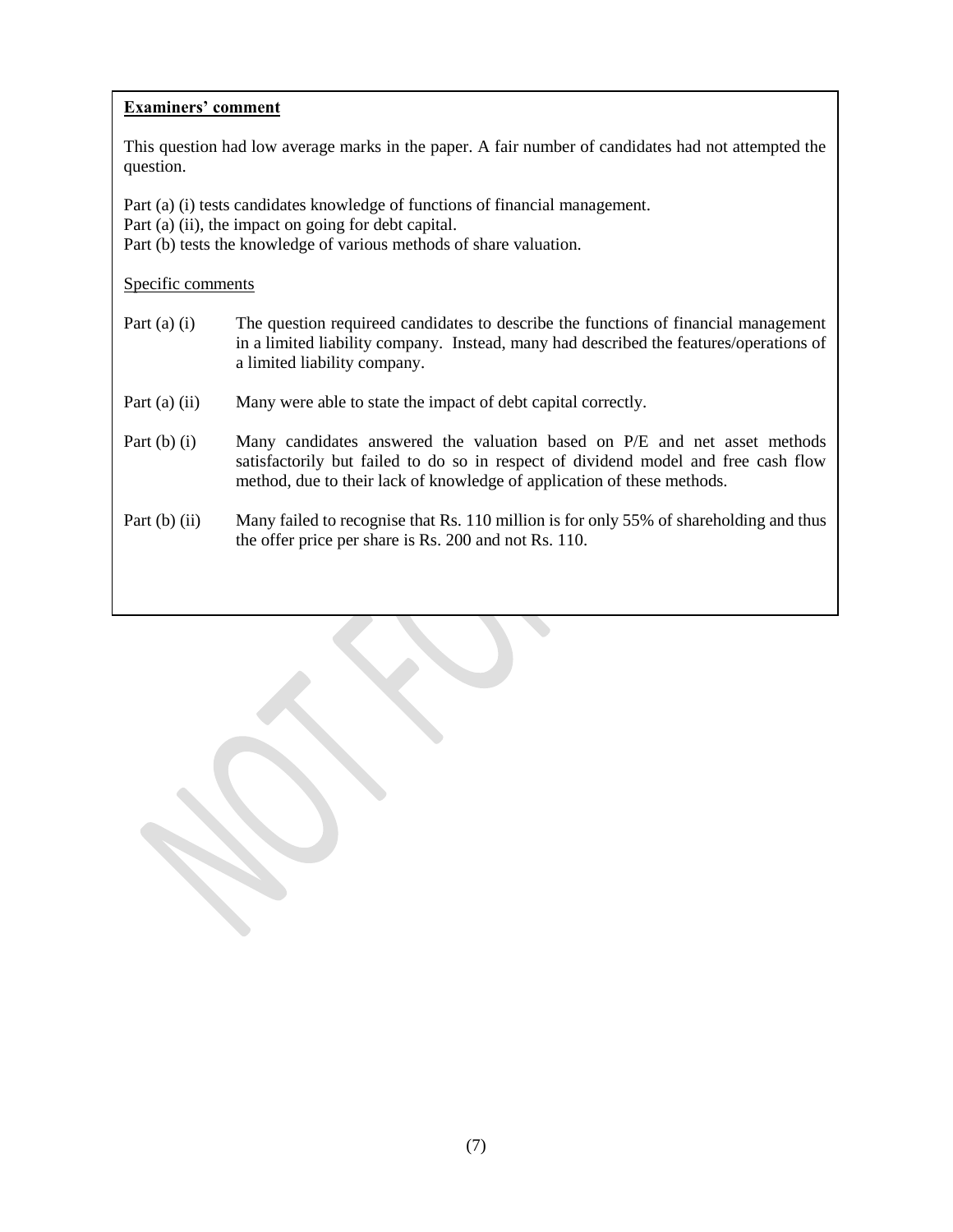- (a) Job costing is a specific order costing in which costs are attributed to individual/customised jobs.
	- These jobs are different from one to another since they being are done according to individual customers' requirements.
	- Job costing can be used for both manufacturing and service organisations.
	- Organisations engaged in processing wedding cakes, birthday cakes, catering services, cutomised machine tool processing etc., are using job costing.
	- Organisations in vehicle repairing, tax and audit services, machine repairing, hospital surgery etc. utilise job costing in billing their customers.
- (b) Both job and batch costing use special order costing processes based on customer requirements.
	- A 'job' will produce one unique output whereas a 'batch' will produce a number of identical outputs at the completion of the batch.
	- A vehicle repair uses job costing for repairs done whereas printing of a number of copies of a book will be processed as batch costing.
- (c) Contract costing applies to large cost units.
	- It takes considerably longer period of completion.
	- Profit under contract costing is determined based on the degree of work completed.
	- Contract costing recognises revenue and profit before completion of the contract.

| Rs.      |
|----------|
| 450,000  |
| (25,000) |
| 55,000   |
| 75,000   |
| 50,000   |
| 60,000   |
| 14,000   |
| 11,250   |
| 4,500    |
| 694,750  |
|          |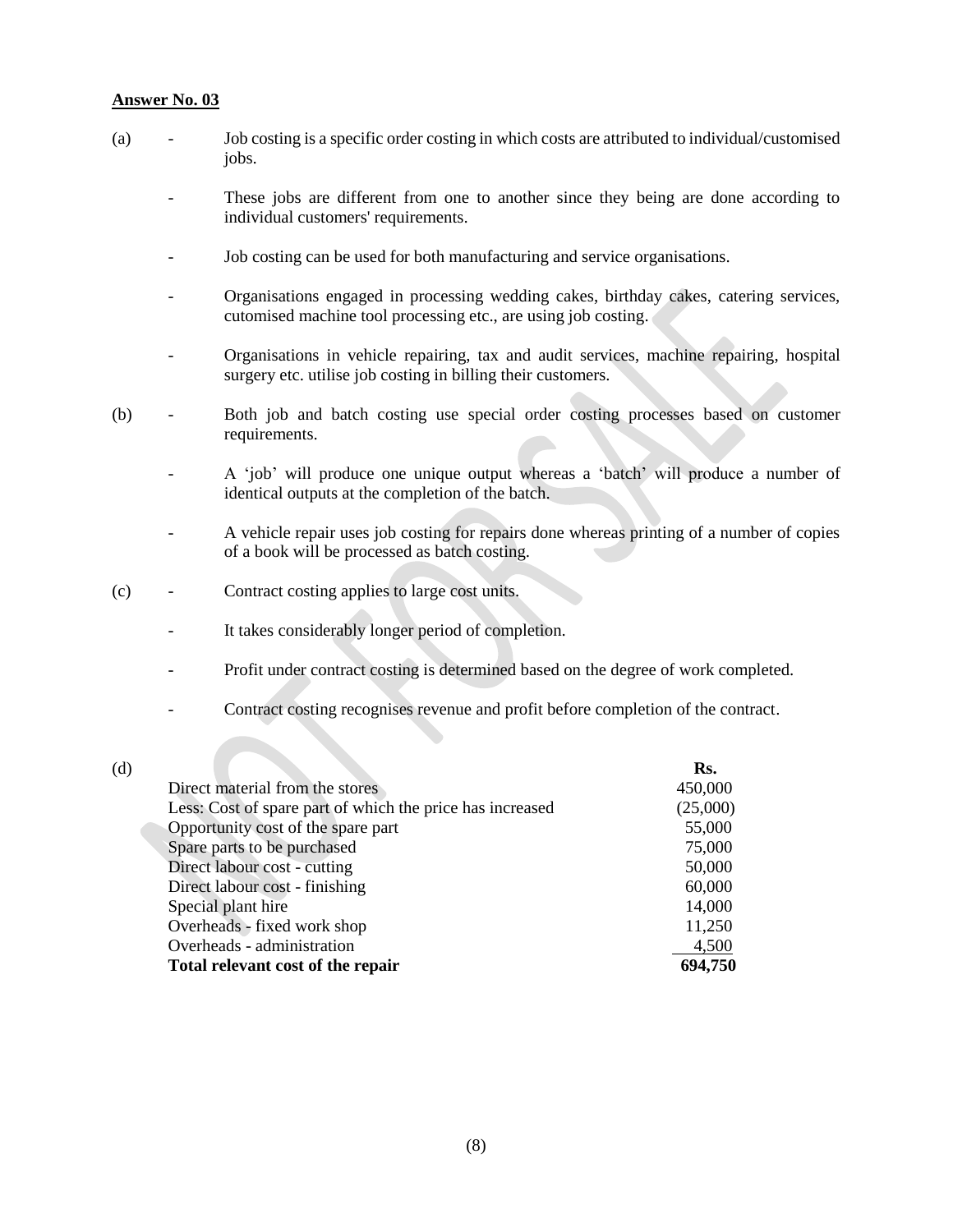# **Examiners' comment**

Performance of candidates in this question was average.

- Part (a) Discussion of how job costing is helpful in both manufacturing and service organisations.
- Part (b) A comparison of job and batch costing.
- Part (c) Distinguishing features of contract costing vis-à-vis job costing
- Part (d) Determination of relevant cost in a job

- Part (a) Most of the candidates obtained good marks. However, some had explained the same point in multiple ways and marks were obtained only once. Some candidates had described the points (as in essay subjects) instead of sticking into the theory and technical aspect and therefore utilised more time. Some had failed to give examples or had given many examples only for manufacturing or service organisations. Most had failed to mention the fact that jobs are different from one to another.
- Part (b) Fair marks were obtained. However, understanding about the 'Batch Costing" theory was very poor. Candidates had spent unnecessary time to give more narrative explanation, instead of highlighting features and key factors. The number of marks allocated was not considered by the candidates when deciding on the degree of elaboration.
- Part (c) Average marks were obtained. Some candidates had considered the accounting treatment, legal aspects and operational ways of construction contracts instead of costing principles. Some had explained the same points in different words (especially those who answered in Sinhala medium). Some candidates had not considered the number of marks allocated when considering the degree of elaboration required in the answer (unnecessary narrations had taken more valuable time).
- Part (d) Most of the candidates had obtained more than 90% of the total marks allocated for this part. Some lost final marks as they were failed to show the total. Some, had explained whether the costs are relevant or not without mentioning the values in the answer. Some had tried to give workings for all the items and had utilised valuable time. Some had eliminated spare parts cost of Rs. 450,000 considering it as sunk cost. Most had considered the resale value of Rs. 50,000 for frequently used spare parts (25,000) instead considering its market value (Rs. 55,000).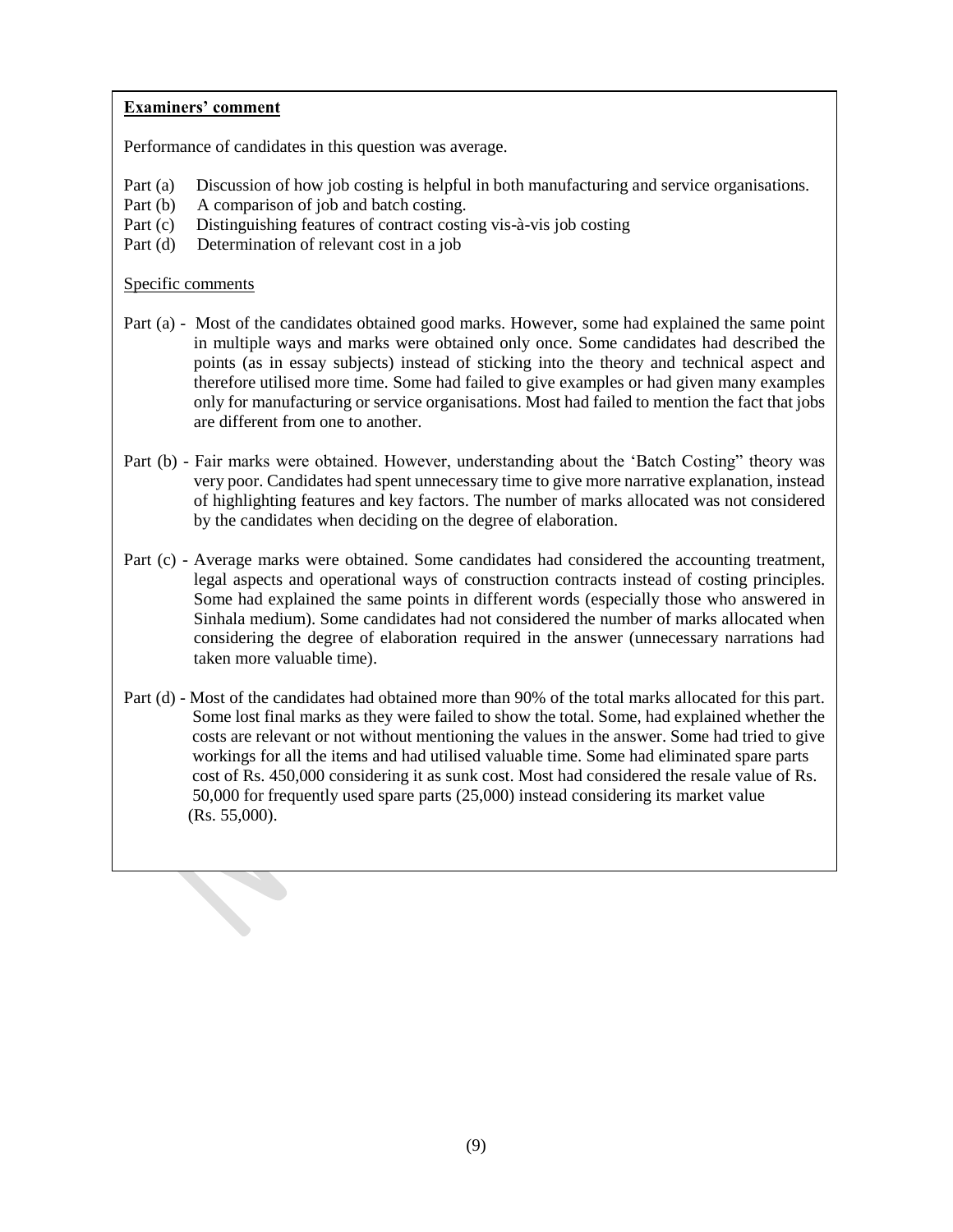(a) (i) (1) Direct costs are related to the particular cost object (directly attributable to the cost object) and can be traced to it in an economically feasible way.

> Indirect costs are related to the particular cost object but cannot be traced to it in an economically feasible way.

(2) Variable costs change in proportion to changes in the related level of activity or volume

Fixed costs remain unchanged over a wide range of activities and for a specified time period, despite wide changes in the related level of total activity or volume.

 (ii) Direct variable - Raw material Direct fixed - Salary of assembly plant supervisor Indirect variable - Electricity cost of the assembly plant Indirect fixed - Rent for the factory premises

| n |  |
|---|--|
|   |  |

| (Rs. millions)              | <b>Supreme</b> | <b>Deluxe</b> | <b>Regular</b>   |
|-----------------------------|----------------|---------------|------------------|
| Direct material costs       | 84             | 54            | 62               |
| Direct labour costs         | 14             | 28            | 8                |
| Indirect manufacturing cost | 42             | 84            | $\underline{24}$ |
|                             | 140            | 166           | 94               |
|                             |                |               |                  |
| Units produced (millions)   |                | 12            | 10               |
|                             |                |               |                  |
| Cost per unit $(Rs.)$       | 17.50          | 13.83         | 9.40             |

 (ii) The unit cost in (i) above includes the allocated portion of fixed costs of Rs. 20 million. This is fixed irrespective of the changes in the volumes.

Given the volume of units changed in August, the unit cost calculated for July at a different level of volume will not be relevant for August.

Electricity cost of Rs. 90 million can be traced to each individual production line. Hence it now becomes a direct cost based on production line, though it has been categorised as an indirect cost previously.This will result in a more accurate assignment of costs to products than allocating the Rs. 150 million as indirect manufacturing costs.

This further avoids under/over costing of products and consequent under/over pricing.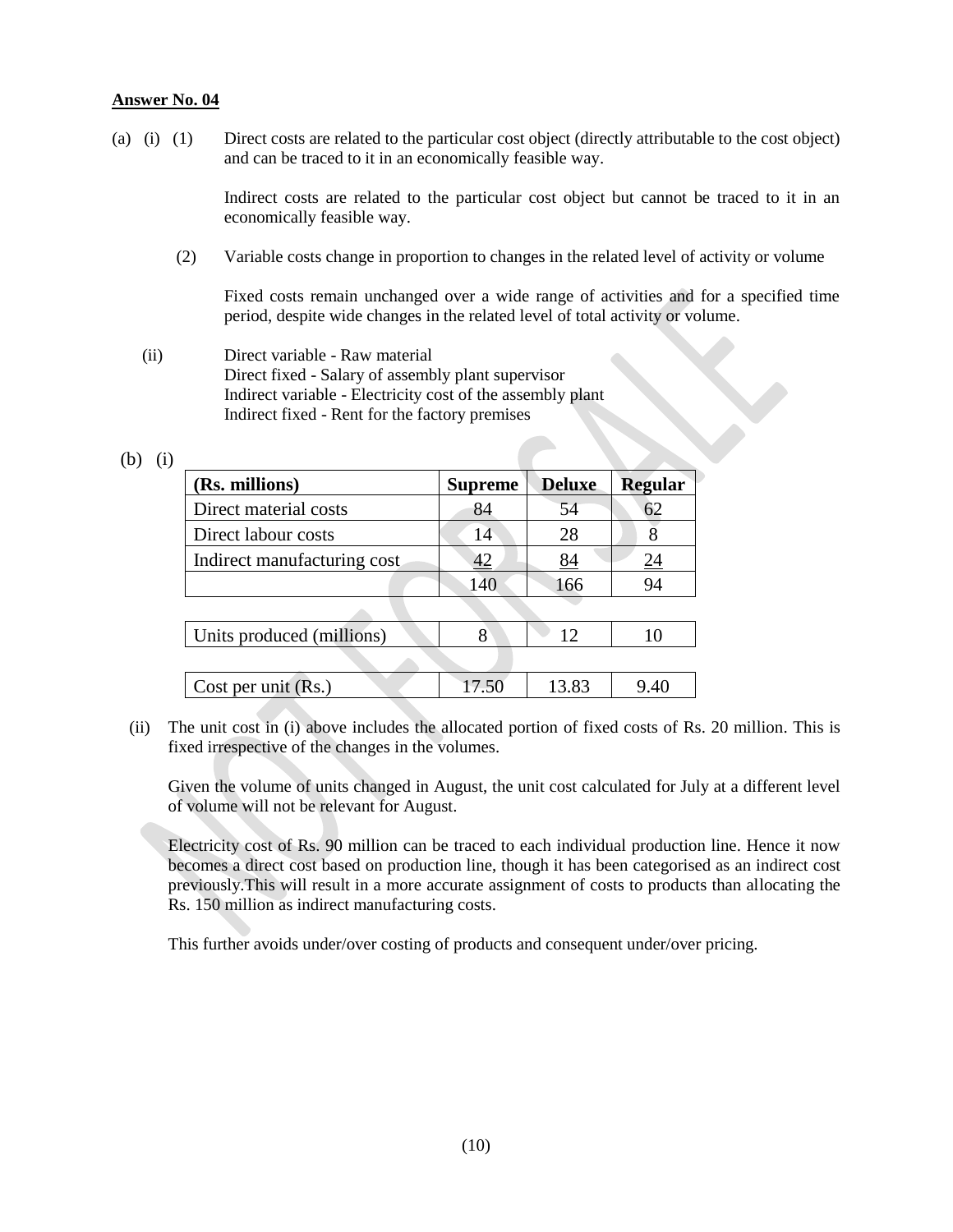# **Examiners' comments**

Part (a) tested the knowledge of different classifications of costs and part (b) tested its application in a simplified abridged version of real-life situation.

SDR is a stationery manufacturing company which produces three paper products in three independent production lines. Candidates were required to calculate cost per unit of each product in part (b) (i), applying the knowledge of different classifications stated in part (a) of the question, utilising the basics of allocation of indirect costs as provided in it. In part (b) (ii) knowledge was tested in the behaviour of fixed and variable costs in the forecasting of August cost information based on July actual data.

Part (b) (iii) tested the knowledge in the further analysis of indirect manufacturing costs with a view to refine data, so that more accurate information could be provided for decision making on under/over pricing, accurate costs of products at each stage etc.

# Specific comments:

- Part (a) (i) Many candidates performed fairly well, but a large number of candidates considered for variable costs the volume of production and less stress was placed on the activity. A reasonable % of answers discussed how the fixed nature of the cost is applicable only within certain activity levels and how it changes beyond stipulated limits.
	- (ii) ABC Ltd requires to classify its manufacturing costs as per the grid, but many candidates without restricting to the manufacturing level, quoted examples from selling such as sales commission and expenses. Further, instead of providing examples (electricity, depreciation) for each category, headings of expenses such as production overheads were listed as answers.
- Part (b) (i) To a very large extent, manufacturing cost/unit answers were satisfactory. Some candidates excluded the FOH Rs. 20 million but the sum clearly stated that the total of Rs. 150 million to be allocated on direct labour cost. A lesser number of candidates instead of allocating on direct labour costs adopted the basis of units produced.
	- (ii) A large number of candidates failed to appreciate the fixed cost element in July cost/computation is only applicable for the month of July and that it cannot be used for August with the sales figures provided in the sum at a different level of volume.
	- (iii) A large number of answers in the revised calculation was satisfactory. Here too, some excluded FOH Rs. 20 million.

Comments on the reclassification of electricity were disappointing. Many failed to appreciate the transfer of this item from the indirect to the direct category which results in more accurate assignment of costs to the products.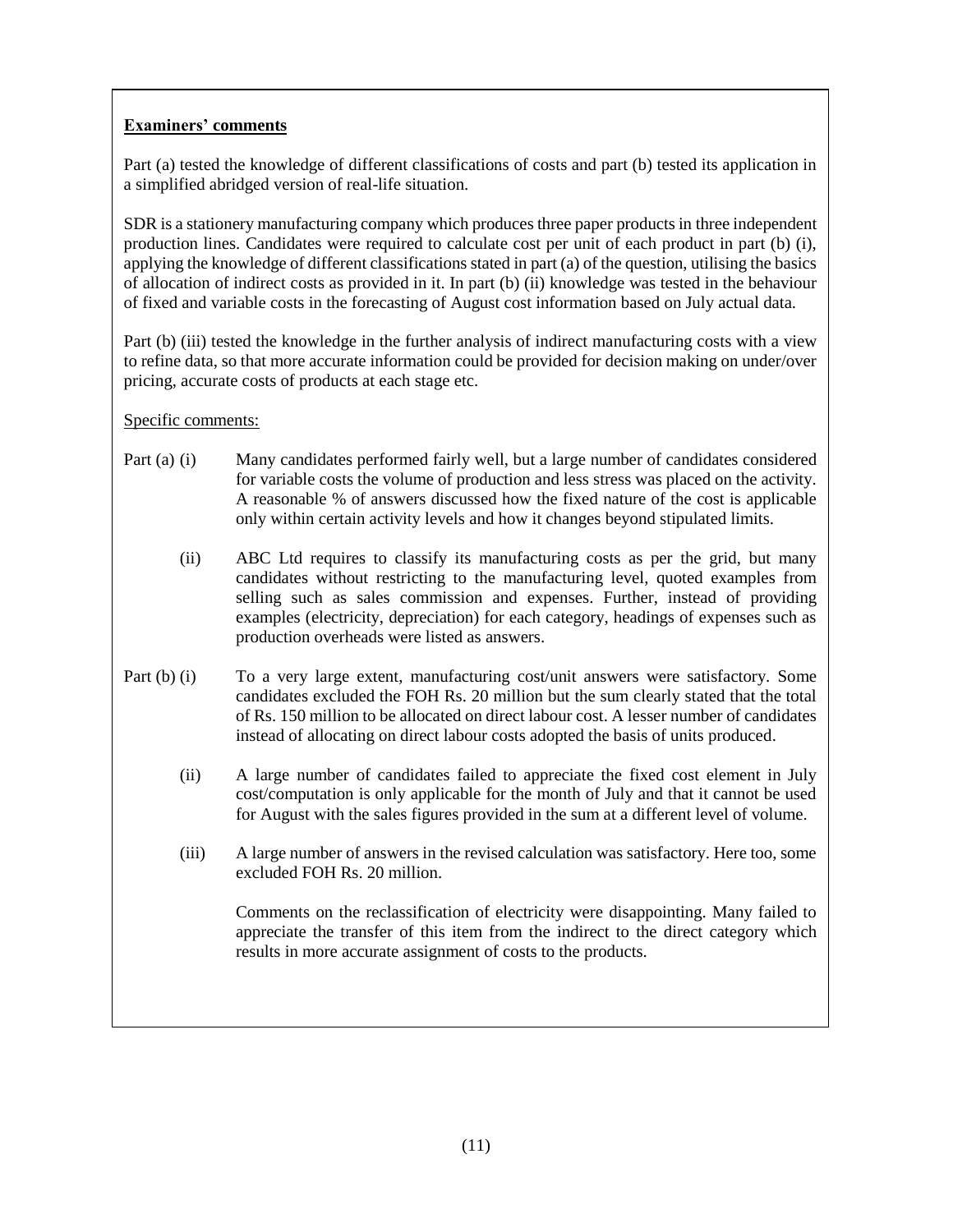- (a) Standard costing provides a prediction of furture costs that can be used for future decisions such as pricing decisions.
	- Standard costing sets targets for individuals to achieve which will motivate them.
	- It helps to prepare budgets and control costs.
	- It helps to evaluate performance of individuals.
	- It helps to value stock.
	- Management by exception Management can identify areas of the operation where more attention is required.
- (b) (i) Sales margin price variance  $=$  (Actual SP Std SP)  $*$  Act qty sold

 $Or = (Actual margin i.e. Actual price - Std cost, - Std margin) * Act qty sold$ 

= (26,000,000) Adverse

Sales margin volume variance  $=$  (Act volume - Btd volume)  $*$  Standard margin

= 34,200,000 Favourable

- (ii) Due to the price reduction, there is an unfavorable sales margin price varaince of Rs. 26 million. However the sales division could sell 30,000 units more than the budget at the reduced price. This has generated a favourable sales margin volume variance of Rs. 34.2 million. Therefore the sales department has been able to increase the expected profit by Rs. 8.2 million i.e. 34.2 million - 26 million. As such the performance of the sales department can be considered as good.
- (iii) **Reconciliation of profit**

|                                                                 | <b>Rs. '000</b> |
|-----------------------------------------------------------------|-----------------|
| Expected margin [(Rs. 2,500 - Rs. 1,360) * 100,000 units]       | 114,000         |
| Total material variance $[(700 - 780) * 130,000 \text{ units}]$ | (10,400)        |
| Total labour variance $(540 - 610) * 130,000$ units             | (9,100)         |
| Total variable overheads variance $(120 - 110) * 130,000$ units | 1,300           |
| Sales margin price variance                                     | (26,000)        |
| Sales margin volume varaince                                    | 34,200          |
| Actual profit (2,300 - 1,500) * 130,000 units                   | 104,000         |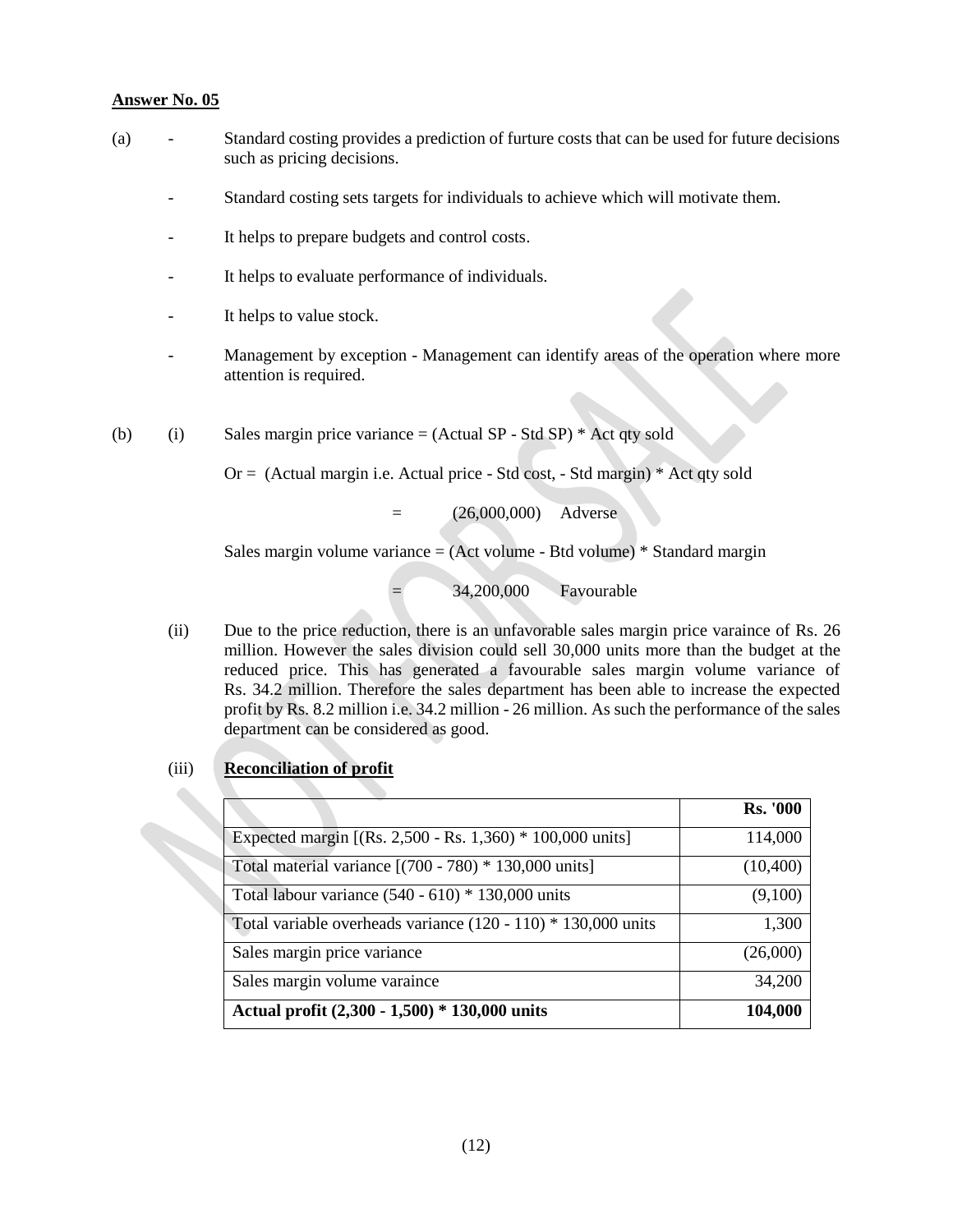# **Examiners' comment**

This question on standard costing had the highest average marks in the paper.

- Part (a) State the benefits of standard costing.
- Part (b) (i) Calculation of sales margin price/volume variances.
	- (ii) Discussion of the sales performance.
		- (iii) Preparation of statement reconciling budgeted with actual profit with the help of variances.

- Part (a) Many candidates stated acceptable benefits. However, there were candidates who had tried to repeat some points over and over again probably thinking that the examiner will award marks for such repetition. There was also a fair number of candidates who had answered this by giving the benefits of marginal costing, indicating that they have mixed up the two concepts.
- Part (b) (i) Many had incorrectly calculated sales margin volume variances by using the standard price instead of the standard margin. Some others had incorrectly indicated adverse variances as favourable (and vice-versa).
	- (ii) -A fair number of candidates had concentrated on commenting on the material labour and overhead variances rather than the sales variances, an analysis of which is needed to comment on the performance of the sales department. A few candidates had also tried to base their answer on a profit and loss analysis.
	- (iii) Some had attempted the reconciliation without calculating all the applicable variances but by calculating the total cost variance.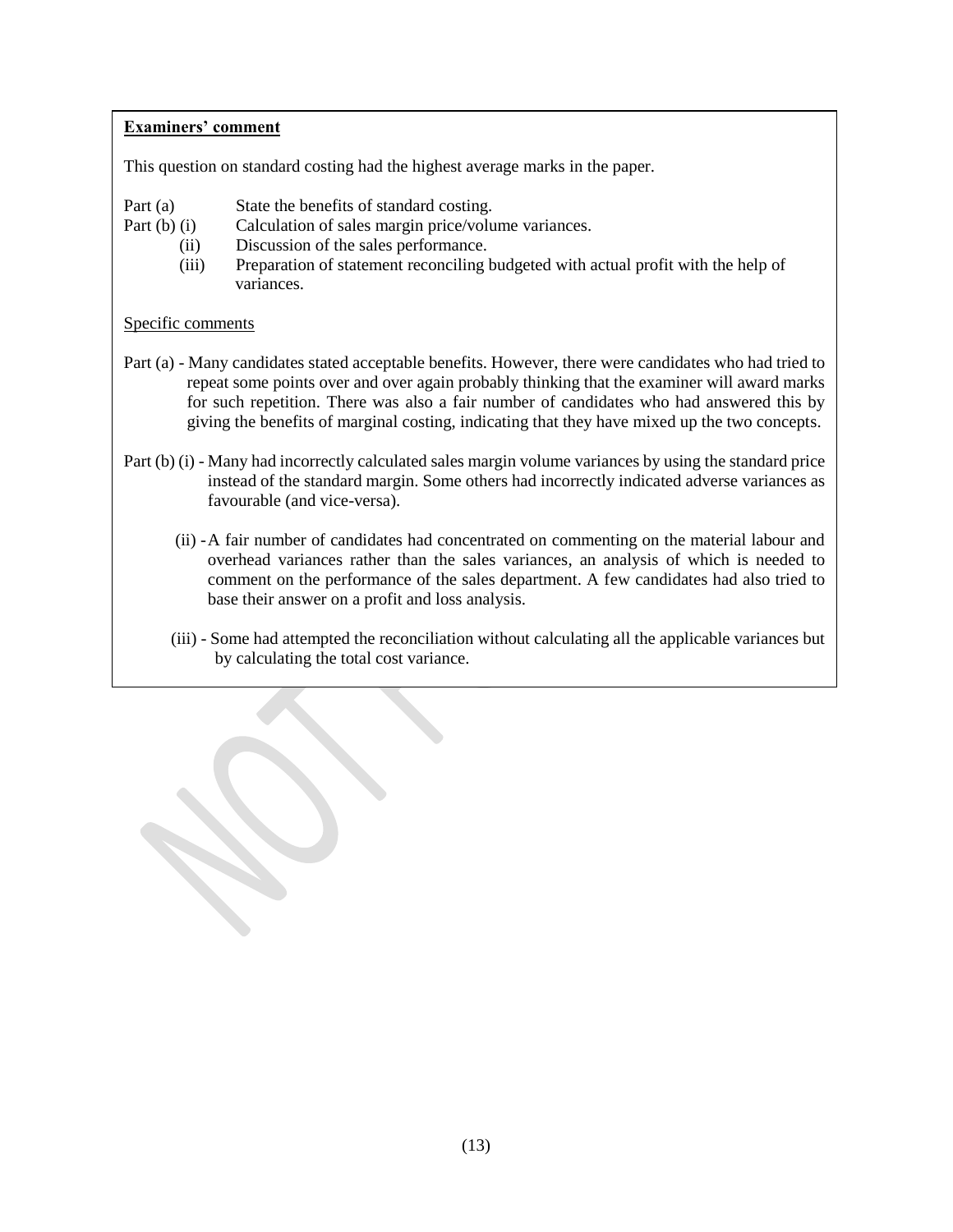- (a) The costs involving in EOQ model are holding/carrying cost and ordering cost.
	- The relevant holding costs should include items that will vary with the levels of stock.
	- The relevant ordering costs should include all incremental costs in placing an order for the stock.

#### Accordingly,

- Material price per kg Not relevant since this will not change based on the level of stocks
- Holding cost of Rs. 80 per unit If the company can reduce the stock levels it can reduce the holding cost on inventories. Therefore this is a relevant incremental cost.
- Rental of Rs. 200,000 This does not change the level of stock and order quantity. Therefore not a relevant cost.
- Security officer's salary of Rs. 25,000 This will not change on the order quantity and the level of stock. Therefore not a relevant cost.
- Rs. 10 per kg. stacking, handling etc. Relevant holding cost since these costs increase according to the level of stock.
- Insurance of 50 cents This is a relevant stock holding cost. When the stock level increases insurance cost will also increase (relevant incremental cost)
- Existing clerical staff salary of Rs. 30,000. This is not relevant since this cost will not vary according to the number of orders placed.
- Transport This will increase the cost when the number of orders increases. Therefore these are relevant costs.
	- BOI fees This will increase the cost when the number of orders increases. Therefore these are relevant costs.

# (b) According to the above;

| Stock holding cost per Kg   | Rs.   |
|-----------------------------|-------|
| Holding cost                | 80.00 |
| Handling expenses           | 10.00 |
| Insurance $(1,000 * 0.05%)$ | 0.50  |
| <b>Total holding cost</b>   | 90.50 |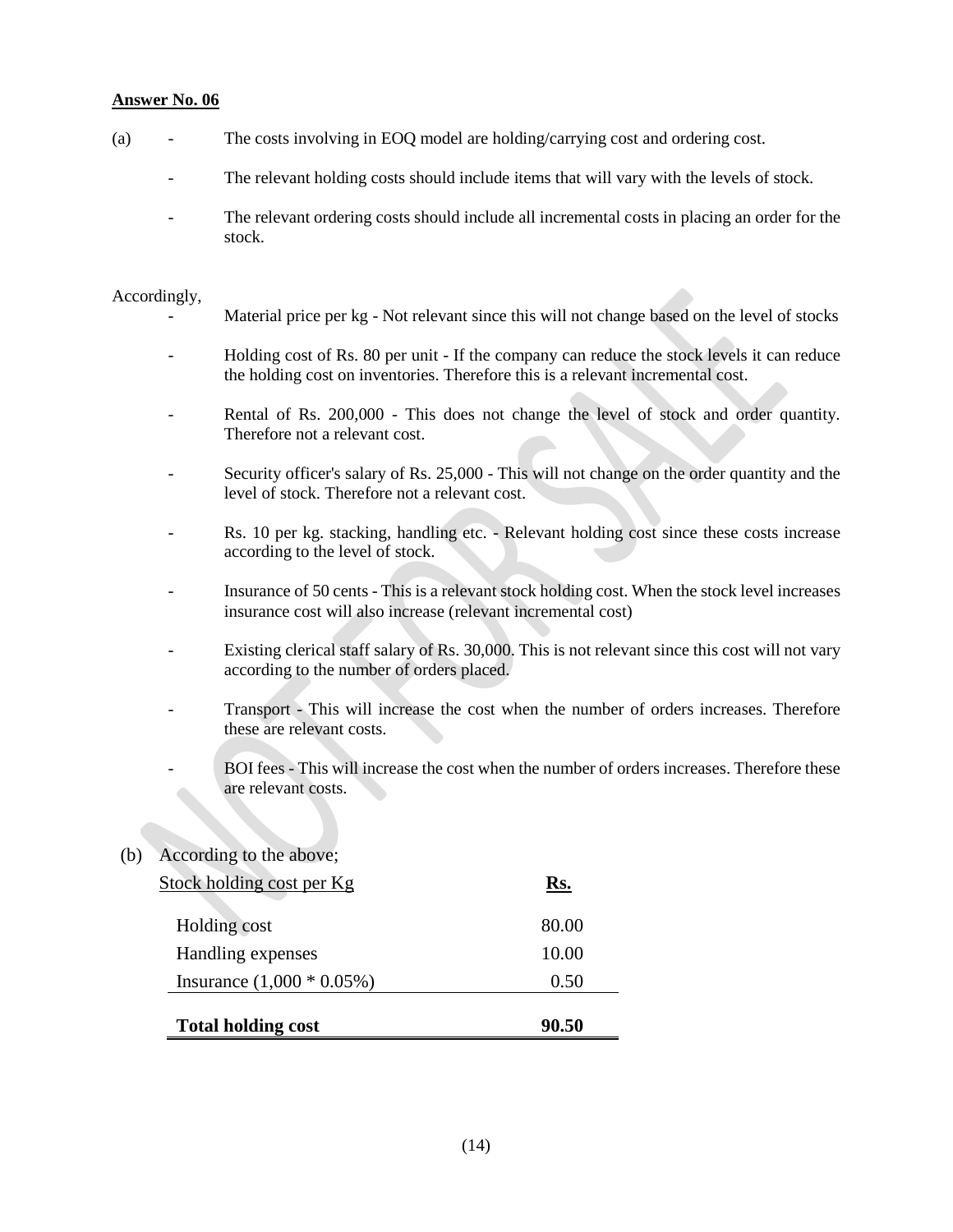Ordering cost per order

| <b>Total ordering cost</b> | 6,000.00 |
|----------------------------|----------|
| BOI processing etc.        | 1,000.00 |
| <b>Transport</b>           | 5,000.00 |

EOQ =  $\sqrt{(2 * \text{annual demand} * \text{ordering cost per order})}$ holding cost per unit  **= √(2 \* 250,000 \* 6,000) / 90.5 = 5,758 kg**

Therefore the company should order 5,758 kg per order.

Please note: Marks shall be awarded if EOQ is calculated with his/her input (ordering cost and holding cost) calculated above.

(c) Savings from the quantity discount per annum

|                                                                     | Rs.       |
|---------------------------------------------------------------------|-----------|
| Saving on purchase cost [250,000 * (1,000 - 995)]                   | 1,250,000 |
| Saving on ordering cost {(250,000/5,758) - (250,000/20,000)}* 6,000 | 185,507   |
| Total savings per annum                                             | 1,435,507 |
|                                                                     |           |
| Additional holding cost                                             |           |
| $=$ (Oder qty to get the discount - EOQ) * Holding cost / 2         |           |
| $=(20,000 - 5,758) * 90.50$ / 2 = Additional holding cost           | 644,451   |
| Net savings per annum                                               | 791.056   |

There is a net saving per annum of Rs. 791,056. As such it can be recommended to order in 20,000 units per order.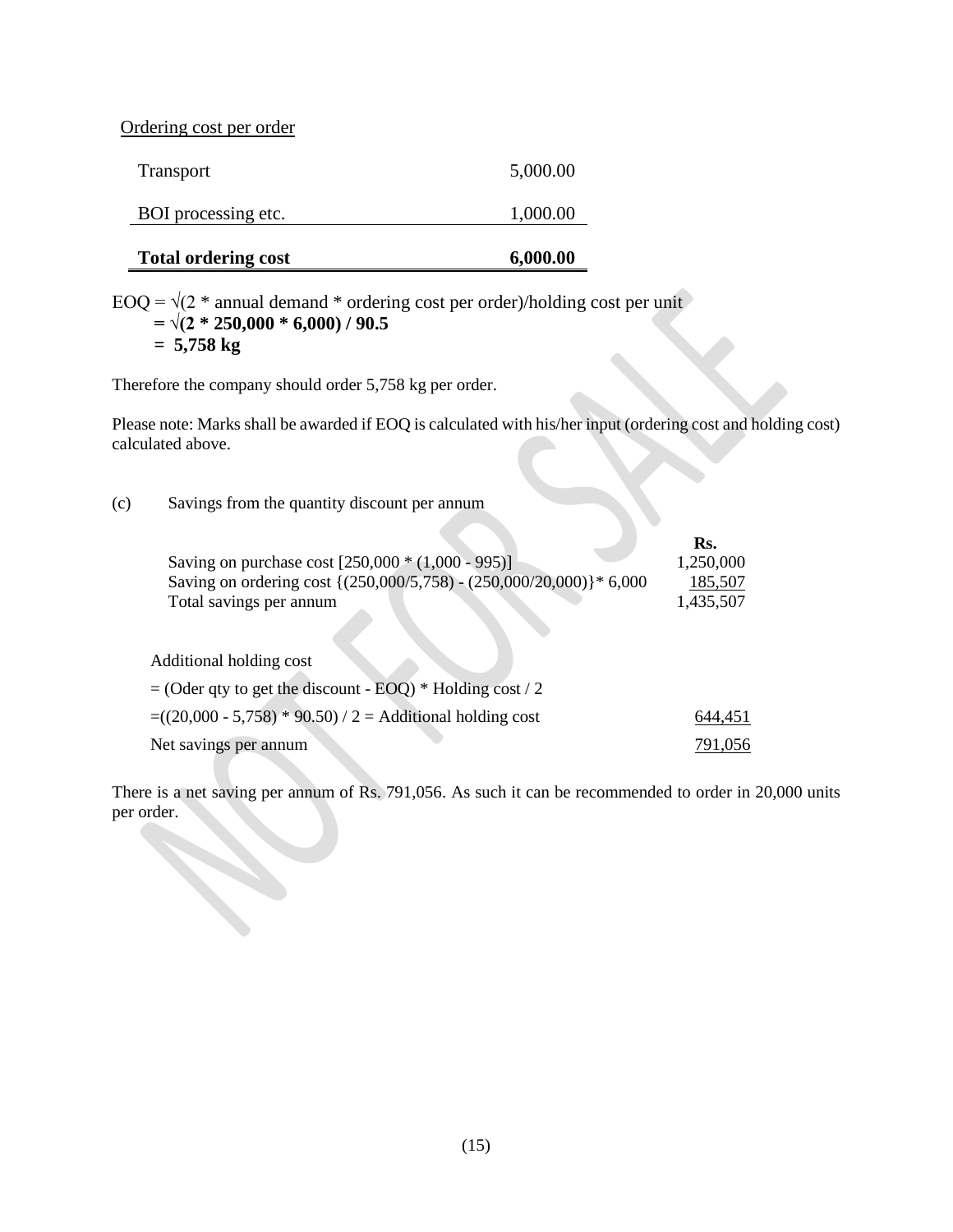#### **Examiners' comments**

This question had the lowest average marks in the paper. Part (a) required candidates to identify the relevant costs for the EOQ calculation out of a series of costs given in the question. Part (b) required them to calculate the EOQ based on the relevant costs identified in part (a). Part (c) required them to advise when a quantity discount is offered at a specific order quantity exceeding EOQ.

- Part (a) Answers to this part were poor with many candidates not justifying the exclusion of a particular cost from EOQ calculation. Candidates could not explain that the relevant holding costs should include items that will vary with the level of stock and the relevant ordering costs should include all incremental costs in placing an order for the stock.
- Part (b) There was a fair number of candidates who could not apply the EOQ formula correctly to calculate the EOQ.
- Part (c) A significant number of candidates had not attempted this part, and the answers from those who attempted were not upto standard. Some had commented that any quantity other than EOQ is not feasible as EOQ gives the lowest cost and some had based their answer without any supporting calculations. Only a few recognised the fact that savings from quantity discounts could compensate the total increase in holding + ordering costs.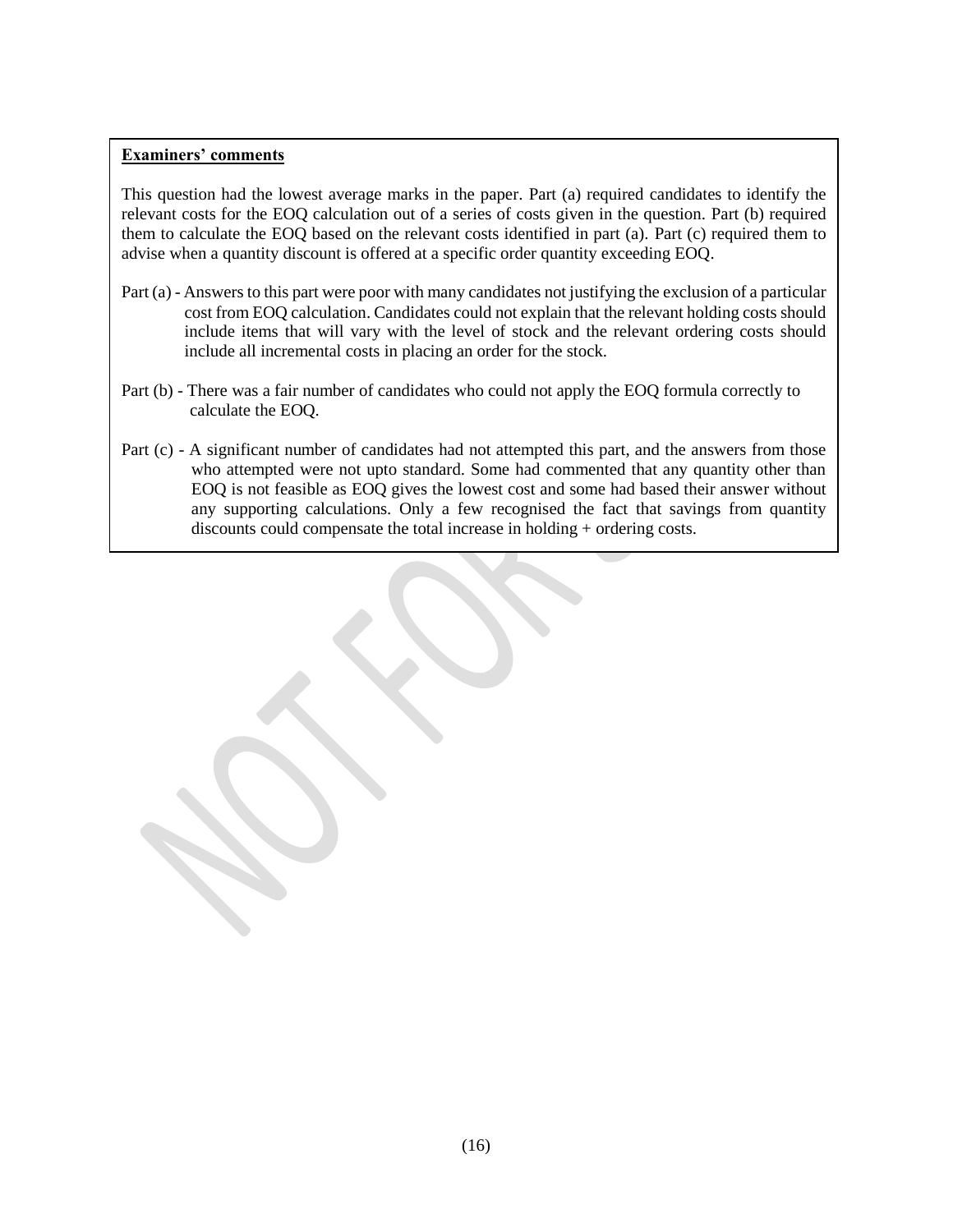(a) Cost estimation involving forecasting a future cost relating to a process based on past information, by techniques such as High-Low Method, Least-square method, engineering method etc. Budgets are prepared by organisations for a future period. Therefore the costs relating to those future periods will have to be calculated based on a cost estimation techiques.

#### (b) (i)

 $S = 21,900 + 900Q$ 

 $2015-01$  Quarter = 9th time period

 $2015-02$  Quarter = 10th time period

2015-03 Quarter  $= 11$ th time period

2015-04 Quarter  $= 12$ th time period

| Accordingly    | 2015              | 2015     | 2015          | 2015          | 2016   |
|----------------|-------------------|----------|---------------|---------------|--------|
|                | Otr <sub>01</sub> | Otr $02$ | <b>Otr 03</b> | <b>Otr 04</b> | Qtr 01 |
| Trend          | 30,000            | 30,900   | 31,800        | 32,700        | 33,600 |
| Seasonal index | 0.70              | 0.90     | 1.30          | 1.10          | 0.70   |
| Sales (units)  | 21,000            | 27,810   | 41,340        | 35,970        | 23,520 |

(ii)

| Production Budget (units) | 2015              | 2015          | 2015          | 2015          | 2016   |
|---------------------------|-------------------|---------------|---------------|---------------|--------|
|                           | Otr <sub>01</sub> | <b>Otr 02</b> | <b>Otr 03</b> | <b>Otr 04</b> | Qtr 01 |
| <b>Sales</b>              | 21,000            | 27,810        | 41,340        | 35,970        | 23,520 |
| - Opening FG              | (1,400)           | (1, 854)      | (2,756)       | (2,398)       |        |
| $+$ Closing FG            | 1,854             | 2,756         | 2,398         | 1,568         |        |
| Production                | 21,454            | 28,712        | 40,982        | 35,140        |        |

(c) (i)

|            | Output | <b>POHs</b><br>(Rs. '000) |
|------------|--------|---------------------------|
| Highest    | 37,000 | 22,400                    |
| Lowest     | 18,000 | 18,600                    |
| Difference | 19,000 | 3,800                     |

Variable overheads Rs. 200 per unit Increase of 10% (for 2015) Rs. 220 per unit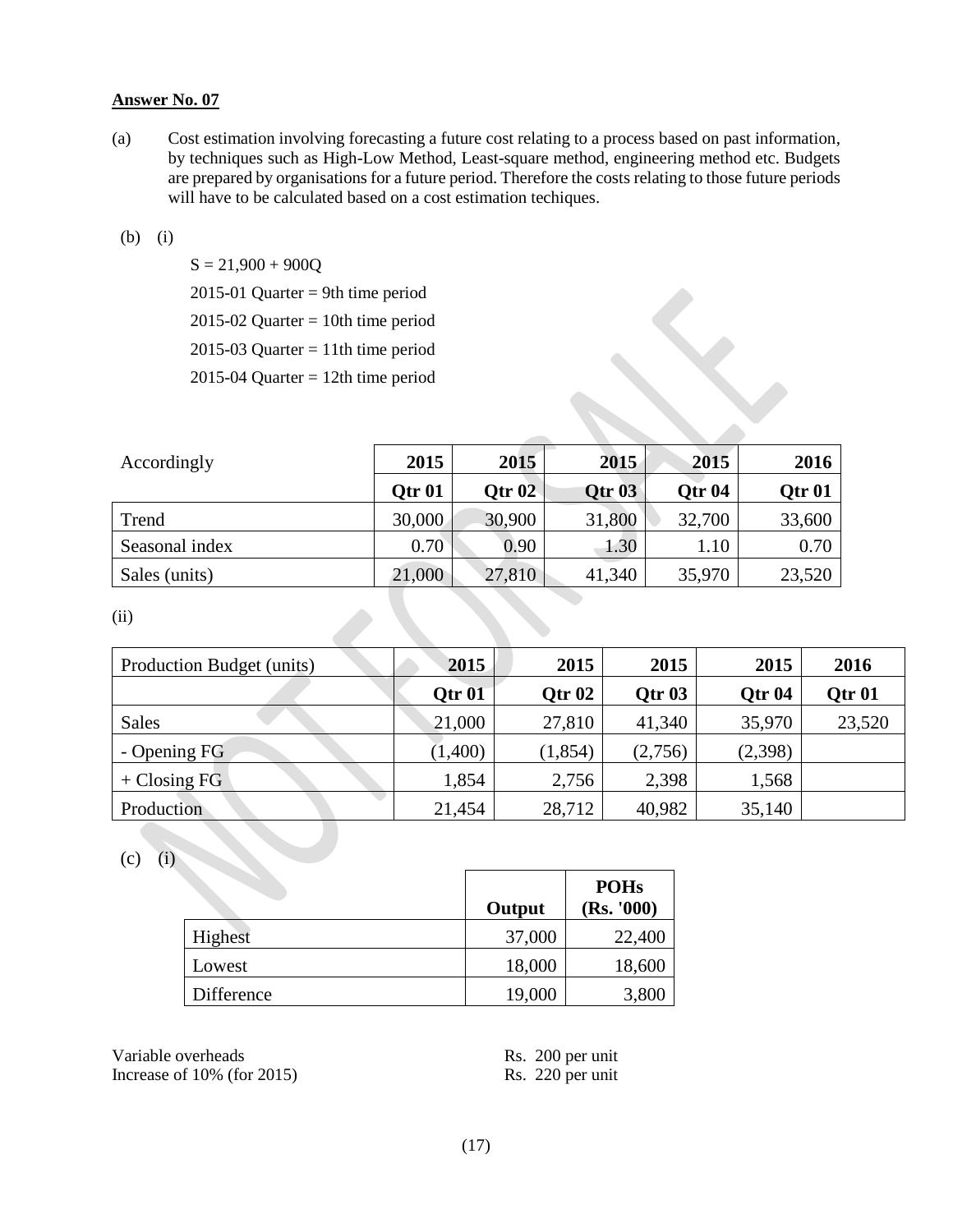|                                                                    | 2015          | 2015      | 2015              | 2015       |
|--------------------------------------------------------------------|---------------|-----------|-------------------|------------|
|                                                                    | <b>Otr 01</b> | Otr $02$  | Qtr <sub>03</sub> | Qtr 04     |
| Variable overheads budget (Rs.)                                    | 4,719,880     | 6,316,640 | 9,016,040         | 7,730,800  |
|                                                                    |               |           |                   |            |
| (ii)<br>Fixed production overheads $[18,600,000 - (18,000 * 200)]$ |               |           | Rs.               | 15,000,000 |
| Increase of 10% for 2015                                           |               |           | Rs.               | 16,500,000 |

Total production for 2015 Units 126,288

FPOHs absorption rate per unit for 2015 Rs. 130.65

# **Examiners' comments**

This question was poor answered by the candidates. Part (a) deals with cost estimation methods. Part (b) (i) tested the preparation of sales budgets using seasonality index, part (b) (ii) tested the preparation of production budgets, part (c) (i) tested the preparation of variable overhead budgeting using the high-low method and part c (ii) was on the calculation of fixed overhead absorption rate.

- Part (a) This was poorly answered. Instead of discussing the role of cost estimation techniques in budget preparation, many had discussed budgeting techniques such as zero based budgeting, incremental budgeting etc. and benefits of budgeting.
- Part (b) (i) This part was poorly answered as well. Majority of the candidates had substituted the seasonal index to Q to calculate quantity sales, although the question clearly states that Q equals the time period. Some took the  $1<sup>st</sup>$  quarter of 2015 to be 1, whereas the question stated that the 1<sup>st</sup> quarter of 2013 is 1.
	- (ii) This part was fairly answered by the candidates. However, some candidates who had incorrectly calculated the opening and closing stock, by taking them to be 20% of the demand for the quarter (instead of the month). Some had correctly adjusted the stocks in determining the production quantity.
- Part (c) (i) Answers were fair for this part. Many had answered correctly indicating candidates' adequate knowledge in high-low method.
	- (ii) Although some candidates were able to calculate the fixed overhead correctly, some had made errors in calculating the absorption rate due to taking the incorrect number of units.